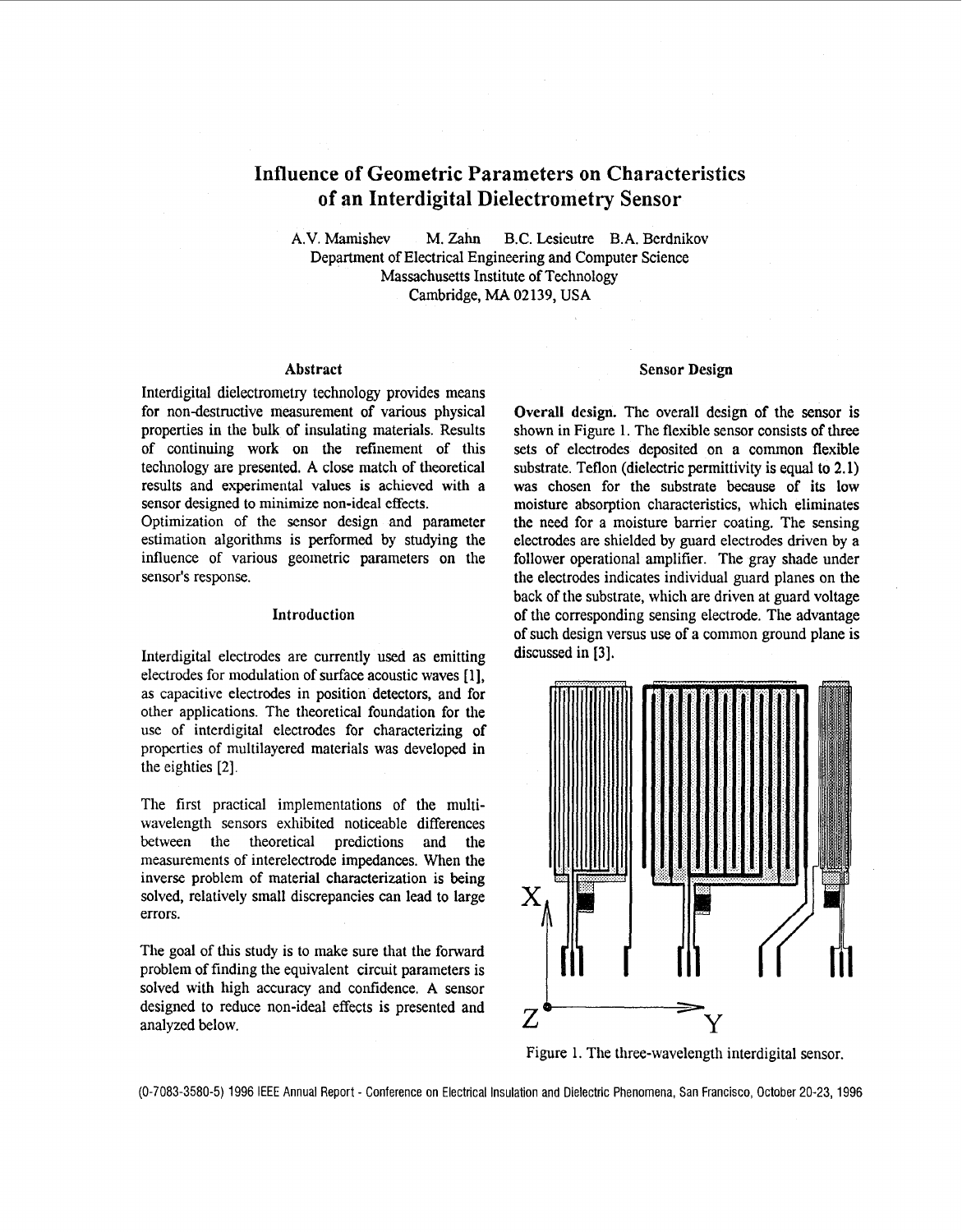Circuit model. The equivalent circuit model of each individual wavelength is shown in Figure **2.** Together with the interface, the interdigital structure creates a resistive-capacitive divider, the output of which is recorded and analyzed.



Figure **2.** The equivalent circuit model of the sensor.

The ground potential of the circuit **is** defined through a lumped load capacitor **CL,** which needs to be sufficiently large to mitigate variations of the stray capacitance  $C_s$  from the sensing electrode to the ambient objects. However, if the value of  $C_L$  is too large (over 300 pF for the present geometry), the sensing signal becomes too low, comparable to the noise levels.

The sensor operates with  $V_T=V_S$ . The voltage measured in the sensing electrodes can be expressed as:

$$
G = \frac{V_s}{V_D} = \frac{G_{12} + j\omega C_{12}}{G_{12} + j\omega C_{12} + j\omega (C_L + C_s)},
$$
 (1)

where  $V_s$  is a voltage on a sensing electrode and  $V_D$  is the voltage on the driven electrode.

This circuit can be solved directly for  $G_{12}$  and  $C_{12}$ , which can be mapped to the permittivity  $\varepsilon$  and the conductivity  $\sigma$  of the test dielectric [3].

*Motivation.* The idealized model **[2]** requires the sensor **be** infinitely long and wide. **A** large number of finger pairs which are very long with respect to the spatial wavelength of the sensor (distance between the two adjacent fingers of the equal potential) would provide adequate approximation. The expected penetration depth of the sensor to be used for monitoring of moisture dynamics of the transformer pressboard is on the order of one millimeter. It was demonstrated in a previous study **[4],** that the spatial wavelength of the sensor must be about four times the

penetration depth. Given such dimensions, and that several distinct interdigitated structures must be present, the sensor must be relatively large in order to be reasonably approximated with the idealized model.

The particular design of the three-wavelength sensor used in this study has several features which help to reduce the difference between the theoretical model and the actual measurements for cases when only a small number of fingers can be used.

### Measurement **of** Interelectrode Capacitances

*End effects*. Two types of end discontinuities must be considered: the finite number of fingers along the axis Y, and the finite length of the electrodes along the axis X . The effect of the former is alleviated **by** adding additional guard fingers on both sides of each wavelength, as shown in Figure 1.

Evaluation of the end effects along the axis  $X$  can be accomplished in several ways. (Closed-form solutions as well as empirical models of interdigital sensor discontinuities had been developed by several authors, for example, see [5]. At the same time, a precise geometry of the end areas usually differs the idealized models. A simple experimental procedure was performed in order to approximate the equivalent capacitance of the end area.

The geometry of the end area of the 5 mm wavelength is shown in [Figure](#page-2-0) **3.** A piece of Lexan (GE polycarbonate) was placed above the sensor so that the Y-Z plane (as defined by Figure 1) containing the air-Lexan boundary goes through the zero X in [Figure](#page-2-0) **3.**  The Lexan sample was then repositioned in 0.25 mm increments in the direction of negative **X,** so that it gradually covers the electrode. The relative permittivity of Lexan is 3.17. Naturally, the equivalent capacitance  $C_{12}$  starts changing as the specimen moves along the axis. The change in capacitance during this measurement is shown in Figure **4.** The growth becomes linear when the specimen reaches the linear part of the electrodes. The equivalent meander length of the end area can now be found by subtracting the output at the point -3.125 **mm** and at 0 **mm** and relating it to the linear function at the subsequent coordinates. After taking the enc. effects into account, the meander lengths were found IO be *50+XJ0.8* cm for each wavelength.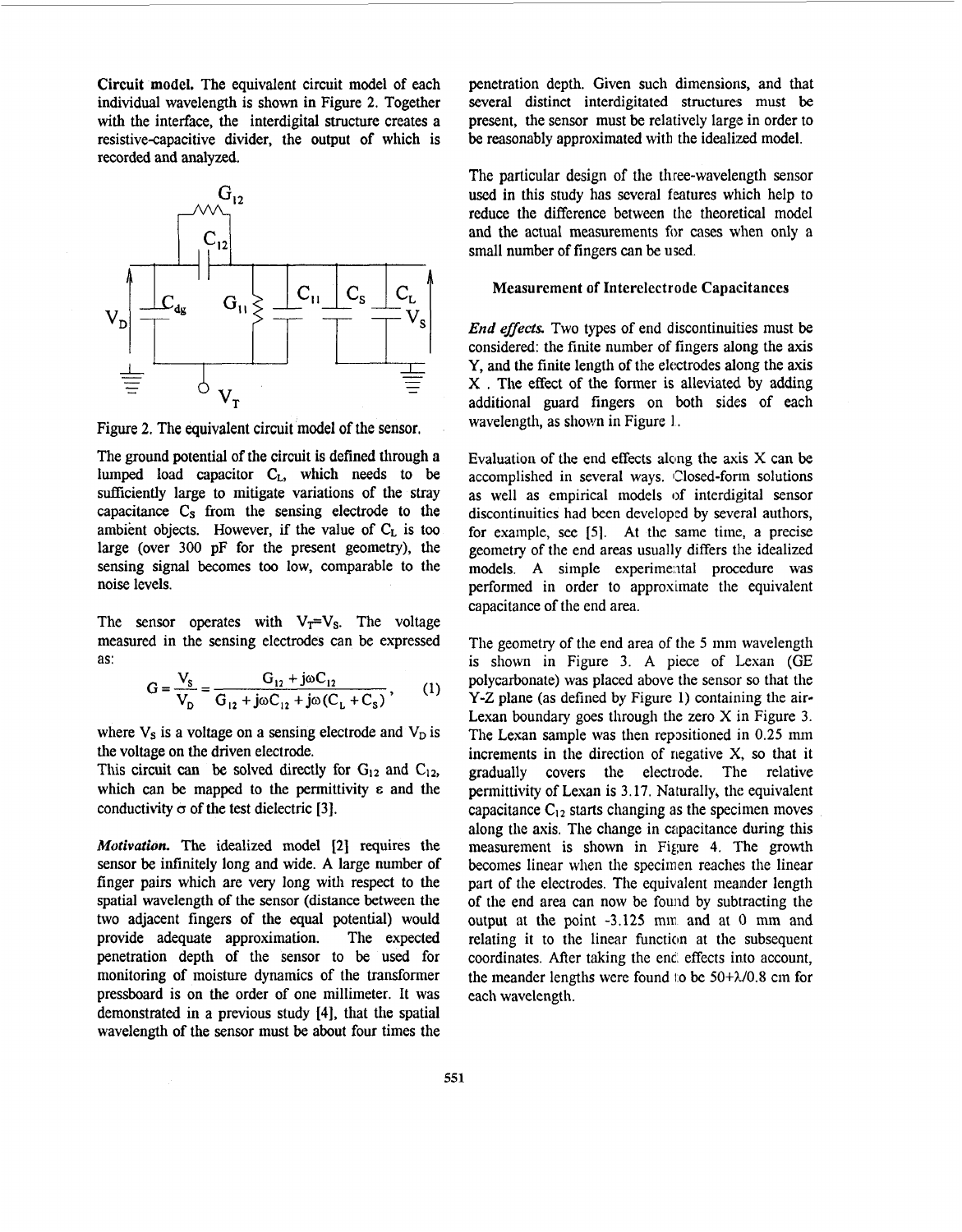<span id="page-2-0"></span>

Figure 3. End area of the individual finger of the 5.0 mm wavelength sensing electrode.



Figure **4.** Sensor's response to the linear movement of the test specimen.

*Cross-coupling.* **A** slight dependence of the ouput of one wavelength on the voltage of the others was observed in some cases. There are two ways to perform dielectrometry measurements with a multiwavelength sensor, either with all driven electrodes energized simultaneously, or by doing separate measurements with each wavelengths while holding all other electrodes on the substrate at the guard potential of the active sensing electrode, The difference in the output can **be** anywhere from a few percent to more than 100 percent depending on the **type** of experiment. Measurements in air result in very low cross-coupling. yet traceable given our precision requirements. In general, errors due to cross-coupling are larger when highly conductive materials are studied.

*Comparison of theory and measurements.* The capacitance of each wavelength was measured at a frequency of 1 kHz using both modes, as well **as**  computed with FEM software (Ansoft). **Real**  geometrical parameters were used in the simulation. The results of measurements and calculations are presented in Table 1. The last three lines in this table show the maximum accuracy which currently can be achieved. The difference between the theory and the measurements does not exceed *5* %.

| Wavelength                                            | $\lambda$ =1 mm | $\lambda$ =2.5 mm | $\lambda$ =5.0 mm |
|-------------------------------------------------------|-----------------|-------------------|-------------------|
| Metallization ratio                                   | 0.396           | 0.469             | 0.476             |
| Thickness of Electrodes,<br>μm                        | 14              | 14                | 14                |
| $C_{12}$ (pF), Measurement,<br>with Cross-Coupling    | 2.695           | 1.489             | 0.986             |
| $C_{12}$ (pF) FEM (Ansoft)                            | 2.769           | 1.591             | 0.895             |
| $C_{12}$ (pF), Measurement,<br>without Cross-Coupling | 2.663           | 1.536             | 0.935             |
| Mismatch (%)                                          | 3.8             | 3.5               | 4.5               |

Table 1. Comparison of calculated and measured values of the interelectrode capacitance in air.

## Sensitivity to the Variations in Geometry

Variations of geometry within the production tolerances of the manufacturer result in noticeable changes in the parameters of an interdigital sensor. For example, the metallization ratio (ratio of copper covered area to the total area of the sensor) in Table 1 should ideally be equal to 0.5. The curves presented in this section were obtained by finite-element modeling, and can be used to evaluate the error introduced by variations in the geometry of the sensor. The parasitic capacitance, defined as the difference of capacitance of the electrodes of given thickness and zero thickness electrodes, is practically a linear function of thickness, as can be seen in Figure **4.** Also, it has been previously shown that the parasitic capacitance is a linear function of dielectric permittivity of the specimen *[6].*  Dependence of the interelectrode capacitance on the metallization ratio for the 5.0 **mm** wavelength is shown in [Figure](#page-3-0) *6.* The relation is similar for the other wavelengths when normalized with respect to size and capacitance.